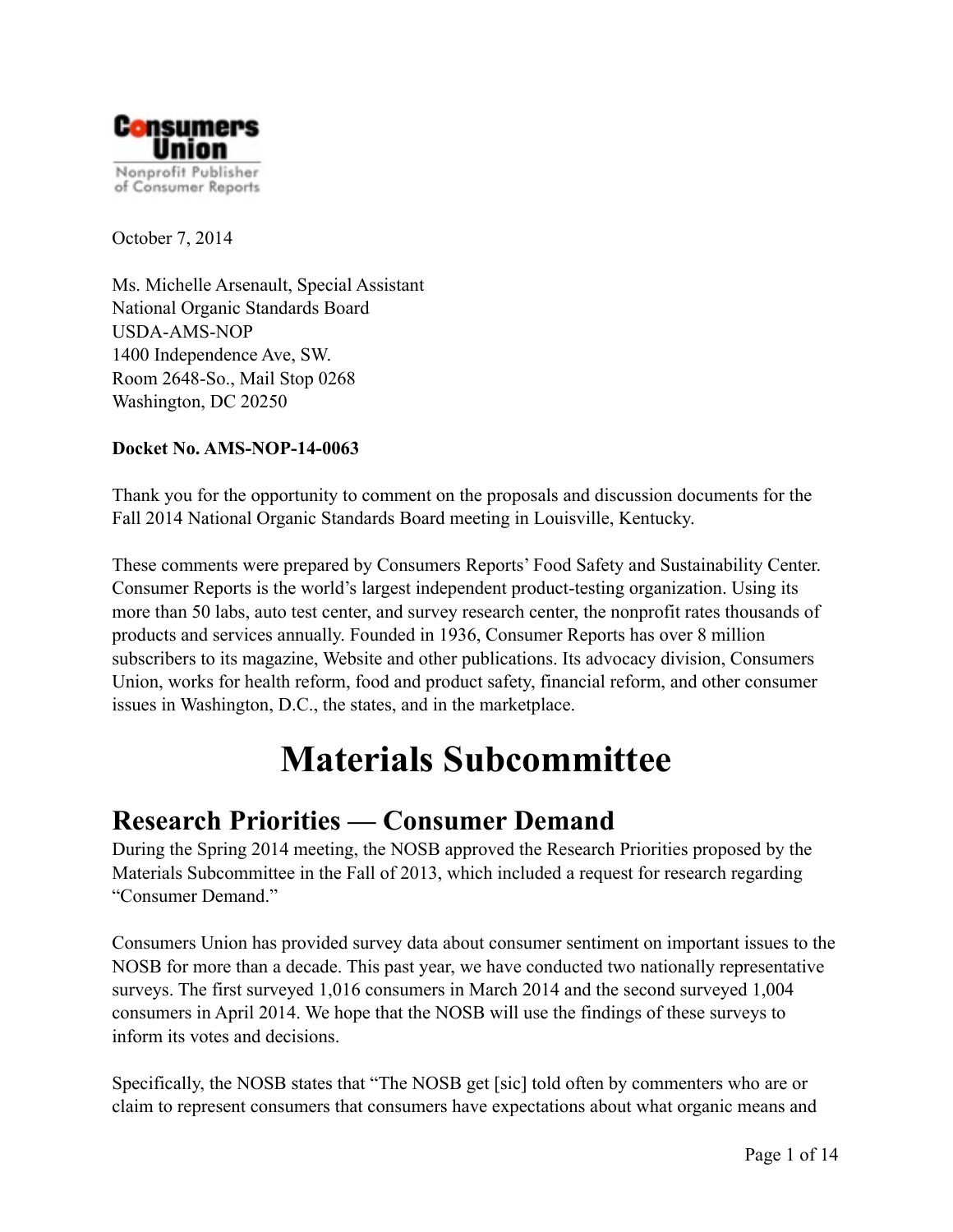what inputs and ingredients should be in organic food. Sometimes there is a wide difference between what consumer activist groups claim and sales of specific categories of organic products in the marketplace. How can the NOSB determine whether the consumers and groups who speak up are truly representing all consumers of organic, and if not, is there a better measure of consumer preference and expectations than sales figures of organic products?"

Sales figures are not adequate measures of consumer expectations of labels. To measure consumer expectations, as requested by the NOSB, we collaborated with the National Research Center, a research arm of Consumer Reports' National Testing and Research Center in Yonkers, N.Y. The National Research Center is comprised of highly trained social scientists and like the rest of Consumer Reports, it is free from corporate influence. National Research Center surveys are designed to gather unbiased, objective information from consumers akin to many independent national polls.

We examined what consumers value when shopping for foods, what they think a label means and what they think a label should mean. In that way, we wanted to gauge consumer understanding, consumer expectations and where consumers were/are being misled.

When a consumer considers a certain standard to be important (e.g. avoiding artificial ingredients), and thinks a label meets this standard, that consumer is likely to base his/her purchasing decisions on this belief about the label, regardless of whether it is accurate or mistaken. If a majority of consumers express that a certain standard is important to them, it is then important to ask whether consumers think a label currently meets this standard. If an overwhelming majority of consumers also think a certain label meets this important standard, we believe this to be an indication that consumers are misled by the label when they purchase and pay more for foods that don't meet this standard.

The first and second sets of questions ("what is important" and "what do you think the label currently means") help to explain purchasing decisions that do not match expressed expectations for the label. Our results show that 69% of consumers think it is important to avoid artificial ingredients. 74% of consumers think that the organic label meets this standard, and 76% think that the organic label means no artificial materials were used during processing. This suggests that a vast majority of purchases of organic foods with artificial ingredients are likely made as a result of the mistaken belief that organic foods are free from artificial ingredients.

The third set of questions — what do consumers think the organic label should mean — is a much more appropriate and sound measure of consumer expectations. Our results show that 89% of U.S. consumers think that the "organic" label on processed foods should mean that the food is free from artificial ingredients, and 91% think it should mean no artificial materials were used. While we understand that organic allows for exceptional use of artificial ingredients, we also believe that the National Organic Program should understand this disconnect and ensure that exceptions are made carefully, with full review and that they sunset after five years. Materials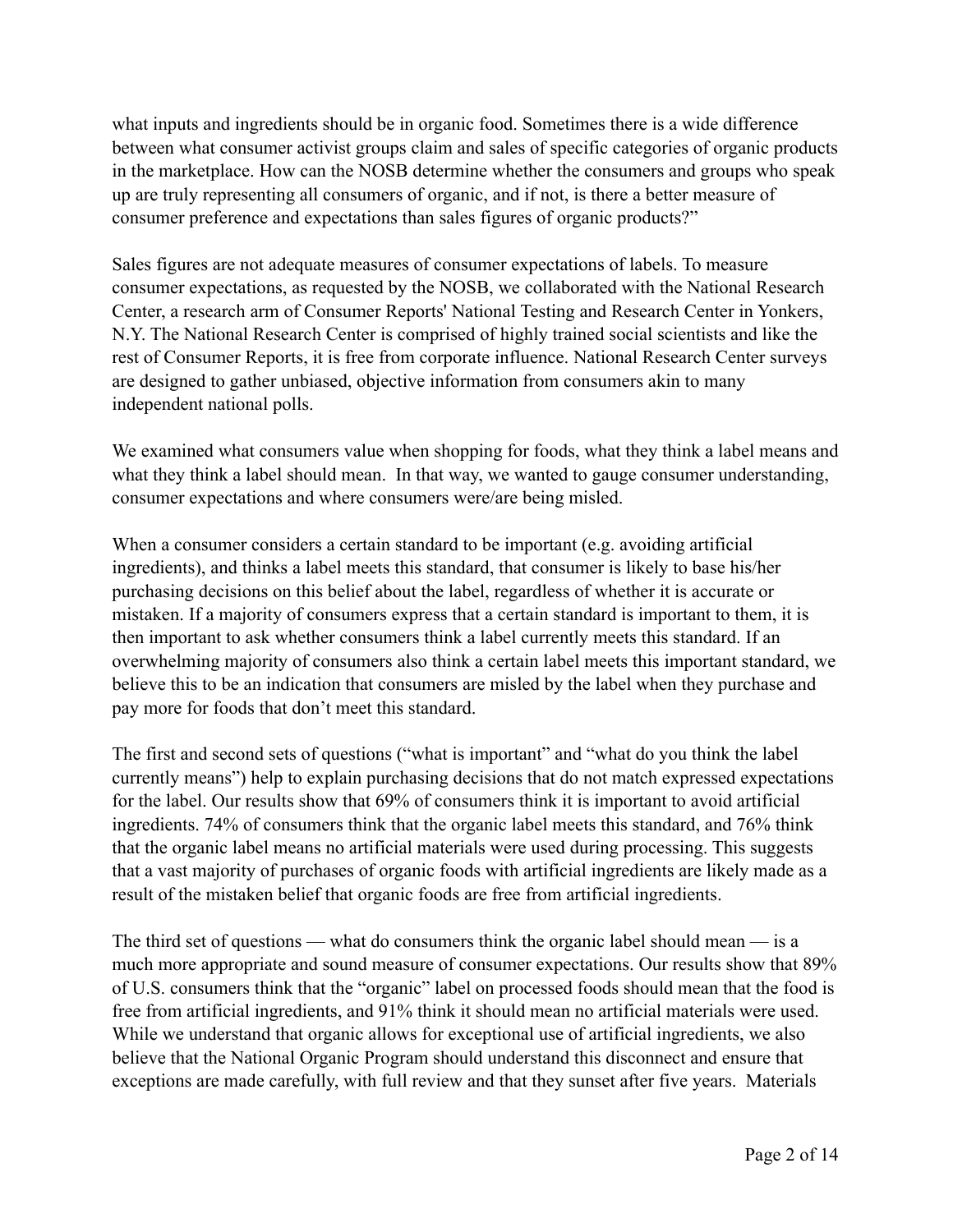that remain on the National List well beyond the 5 year sunset period are simply not in line with consumer expectations.

The NOSB should not base important decisions regarding approvals of artificial ingredients and processing aids based on consumer buying habits. Our findings show that many purchasing decisions are likely the result of consumer confusion: the overwhelming majority of U.S. consumers think that the organic label guarantees that the food is free from artificial materials.

We disagree with the argument — so often voiced during NOSB discussions — that the purchasing habits of U.S. consumers show consumer support of the use of artificial materials.

First, this argument is based on the assumption that consumers who purchase organic foods with artificial ingredients are aware of the use of artificial materials in organic food production. We now know, based on our nationally representative survey, that this assumption is flawed. Three quarters of U.S. consumers who purchase organic foods do not know that artificial materials are allowed. When they purchase organic foods with artificial ingredients, they are not signaling that the use of artificial ingredients is acceptable to them.

Second, our consumer survey data show that 9 out of 10 U.S. consumers state that they think that organic foods should be produced and processed without the use of artificial materials.

The full reports of our two surveys are attached, and we urge the NOSB to use this data to inform its decisions. In addition to addressing the NOSB's question regarding the disconnect between consumer buying habits and expectations, the surveys also cover consumer expectations of antibiotic use in organic agriculture (day-old poultry), organic aquaculture standards, sunset review and other topics.

Attachments: March 2014 Consumer Reports Survey and April 2014 Consumer Reports Survey

Note: Our survey asked the same sets of questions about the "natural" label on foods. We found that 66% of consumers think "natural" processed food products mean no toxic pesticides were used, 66% think no artificial ingredients or colors were used, 65% think no chemicals were used during processing and 64% think no GMOs were used. We suggest that this does not mean that consumers accept the presence of artificial ingredients and GMOs in "natural" foods, but rather that they are misled. Our line of reasoning is consistent for the "organic" label.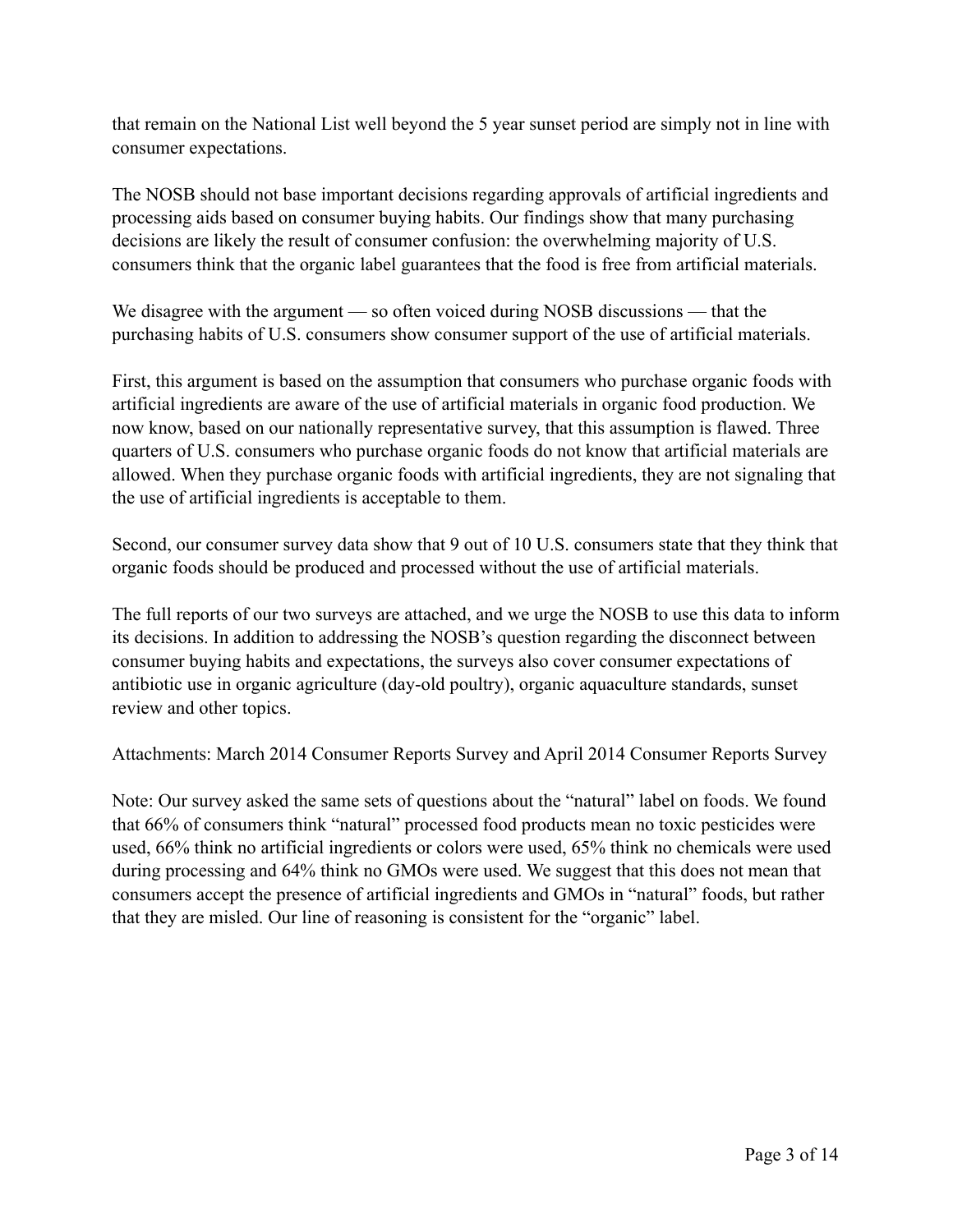# **Handling Subcommittee**

### **Whole Algal Flour**

We urge the NOSB to reject the petition for whole algal flour. "Whole algal flour" fails all OFPA criteria for inclusion on the National List  $[7 \text{ U.S.C. } 6517 \text{ (c)}(1)(\text{A})]$ .

First, we do not know whether "whole algal flour" would be detrimental to human health or the environment. Whole algal flour is a novel food ingredient, which was "self-determined" as "Generally Recognized as Safe" by its manufacturer in April 2013. The FDA accepted this selfdetermination in June 2013. The FDA does not require or perform independent safety testing. The FDA's GRAS Notification system, whereby food manufacturers make their own determination regarding the safety of their own food additives, has been widely criticized as inadequate for protecting consumers.

We know very little about "whole algal flour," since information about the algal organisms and the production methods were CBI redacted entirely, in both the original petition and the addendum.

Second, "whole algal flour" is not necessary for the production or handling of organic foods. The petitioner states that the sole purpose of adding "whole algal flour" to organic foods would be to provide a "healthy alternative" to organic cream, milk, eggs, and/or butter. The petitioner therefore answered the question of whether natural and organic alternatives exist: since whole algal flour is petitioned as an alternative to organic foods, the organic alternative to whole algal flour is organic food.

And finally, whole algal flour is not consistent with organic farming and handling. As defined by the NOSB in 1997, organic agriculture is an "ecological production management system that promotes and enhances biodiversity, biological cycles, and soil biological activity. It is based on minimal use of off-farm inputs and on management practices that restore, maintain, or enhance ecological harmony. The primary goal of organic agriculture is to optimize the health and productivity of interdependent communities of soil life, plants, animals and people." Whole algal flour is petitioned as an alternative to organic cream, milk, eggs, and/or butter, which are produced on organic farms that can meet these principles and which could be impacted if "whole algal flour" is used in organic foods instead of organic milk and eggs. And while the petition did not disclose any processing information, Solazyme's GRAS notification reveals that "whole algal flour" is produced from cryo-preserved micro algae in sterile industrial fermenters that never come in contact with the soil or sun and are entirely removed from ecological systems.

Worse yet, Solazyme claims, without substantiation, that organic milk, cream, butter and eggs are "unhealthy," and that it will market its industrially fermented algae powder as a "healthy" alternative to organic foods.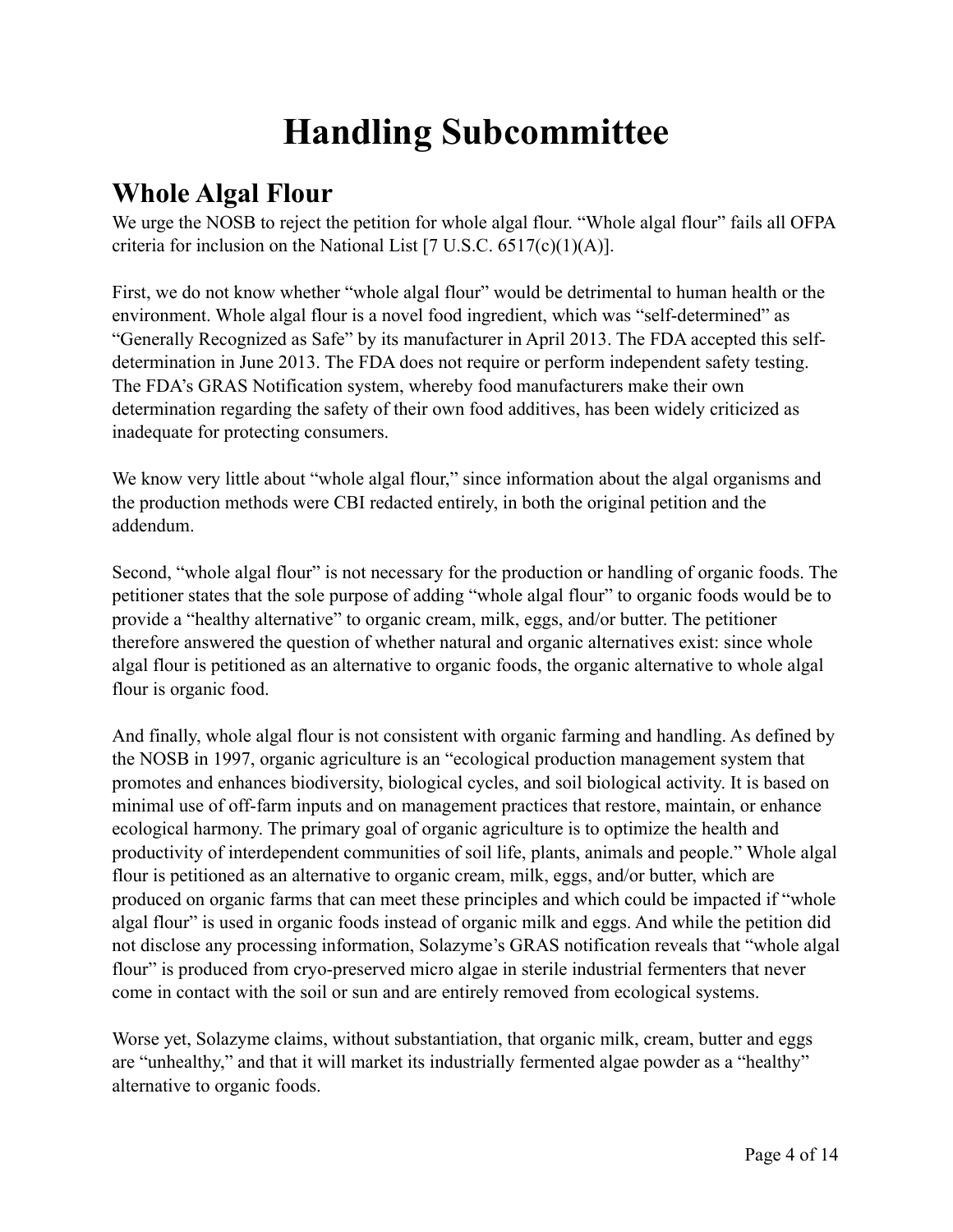We also question whether the sourcing of the microalgae is consistent with organic principles. In the addendum to its petition, Solazyme writes that its algal organisms are not genetically modified. Yet this is how Solazyme describes its business to investors in its annual reports: "we pioneered an industrial biotechnology platform that allows us to optimize oil profiles by tailoring the structures of the oil molecules." Solazyme discusses how its "proprietary, highly productive microalgae produce and accumulate oil that constitutes over 80% of the dry cell weight. Typical wild microalgae, in contrast, usually have only 5-20% oil content."

A recent patent filed by Solazyme is titled, "Tailored oils produced from recombinant heterotrophic microorganisms" and discusses how "the triglyceride oil composition is produced by a recombinant oleaginous microbe comprising an exogenous gene."

In fact, Solazyme has been the subject of articles in the New York Times and The Guardian about its use of the controversial genetic modification techniques described as "synthetic biology."

Whereas organic agriculture aims to produce healthy foods by working within the bounds of existing natural and ecological systems, Solazyme's business model appears centered on the exact opposite: using biotechnology to create new food-like substances that mirror the nutritional profiles of existing foods. Solazyme writes to investors: "Until now, the physical and chemical characteristics of conventional oils have been dictated by oil compositions found in nature." Solazyme seeks to use biotechnology to "improve" the foods found in nature.

In addition to rejecting the Solazyme petition for whole algal flour, we also ask that the NOSB ensure that ingredients such as Solazyme's "whole algal flour" can not be added to organic foods as "microorganisms." For Sunset 2016, the NOSB should specify that the 205.605(a) listing for "microorganisms" is restricted to microorganisms that are necessary as starter cultures for natural fermentation. Microorganisms such as microalgae that have been fermented and inactivated, for the purpose of adding them to foods as an ingredient, should be petitioned and listed separately. This would be consistent with OFPA, which states that "the [national] list shall contain an itemization, by specific use or application, of each synthetic substance" [7 U.S.C. 6517(b)].

### **Sunset 2015 — Gellan Gum**

The Handling Subcommittee proposes to list gellan gum on the National List for another five years. Gellan gum is the product of fermented bacteria that are referred to as "polysaccharide slime formers" in patents filed by the original petitioner. These patents, with titles such as "targeted gene deletions for polysaccharide slime formers," claim inventions such as "inserting mutated segments of genes from one strain of bacteria into wild-type strains."

Yet the original petition to the NOSB, submitted in 2004, redacted the entire section titled "Sources and Detailed Description of Manufacturing Procedures" as Confidential Business Information. The petition never mentions the word "bacteria" or "fermentation" — literally, not a word in the original petition about the source of the microorganisms or processing methods used.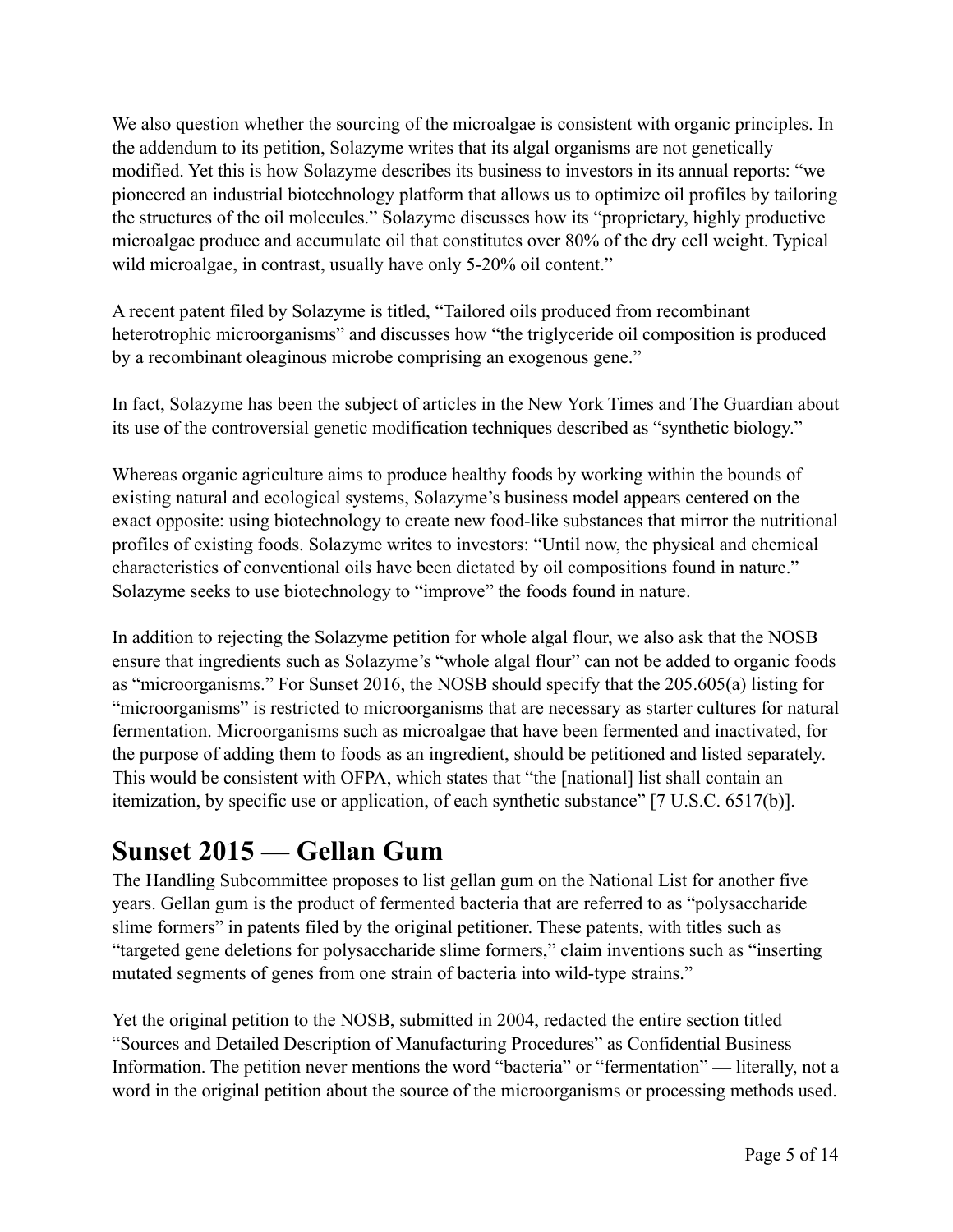So while we thank the Handling Subcommittee (HS) for proposing to reject the "whole algal flour" petition because "it felt that they could not make a full determination due to the uncertainty created by the redaction of a large amount of Confidential Business Information," we ask that the same standard be applied to sunset reviews. If an original petitioner redacted entire sections, the material should not be re-approved until this information is provided. This is especially true when the initial vote by the NOSB was to reject the petition, and the lobbying firm Covington and Burling had to be retained to get the material approved, as was the case with gellan gum.

In our Spring 2014 comments, we raised concerns about this lack of information about the genetics of the bacteria, as well as the processing aids and ancillary substances used. We urged the NOSB to find out this information, and stated that we would not support the relisting of gellan gum without adequate answers to our questions.

The HS has not adequately addressed questions about gellan gum. Nothing is known about possible genetic modifications of these bacterial "slime formers," artificial processing materials used to process the slime, and ancillary substances in the final product.

It is not unusual for NOSB discussions and decisions to ignore consumer expectations that organic foods should be free from artificial ingredients and artificial processing materials. And yet, the Handling Subcommittee shows, in its gellan gum proposal, that consumer expectations do matter. In fact, the Subcommittee bases its decision to relist gellan gum on consumer expectations. The Subcommittee writes: "It was agreed that certain materials might be essential for creating a product that meets consumer expectations of taste and texture."

So while consumer expectations that organic foods be free from GMOs (88%), artificial processing materials (91%) and artificial ingredients (89%) are ignored, consumer expectations "of taste and texture," voiced by a handful of commenters and without substantiation, are the sole basis for allowing a material, about which practically nothing is known, in organic foods.

If consumers knew that the "taste and texture" was derived from solvent-extracted, fermented, genetically modified slime forming bacteria, would they still prefer that taste and texture?

In addition, NOP regulations even prohibit the use of non-organic materials if their primary purpose is to improve taste and texture [205.600(b)(4)].

The Handling Subcommittee is willing to use unsubstantiated claims of "consumer expectations" as the basis for listing a material about which it knows nothing. Our recent survey results show that consumers think that organic foods are free from GMOs (75%), artificial ingredients (74%) and artificial processing aids (76%), and that the overwhelming majority of consumers think that organic foods should be free from GMOs (88%), artificial ingredients (89%) and artificial processing aids (91%).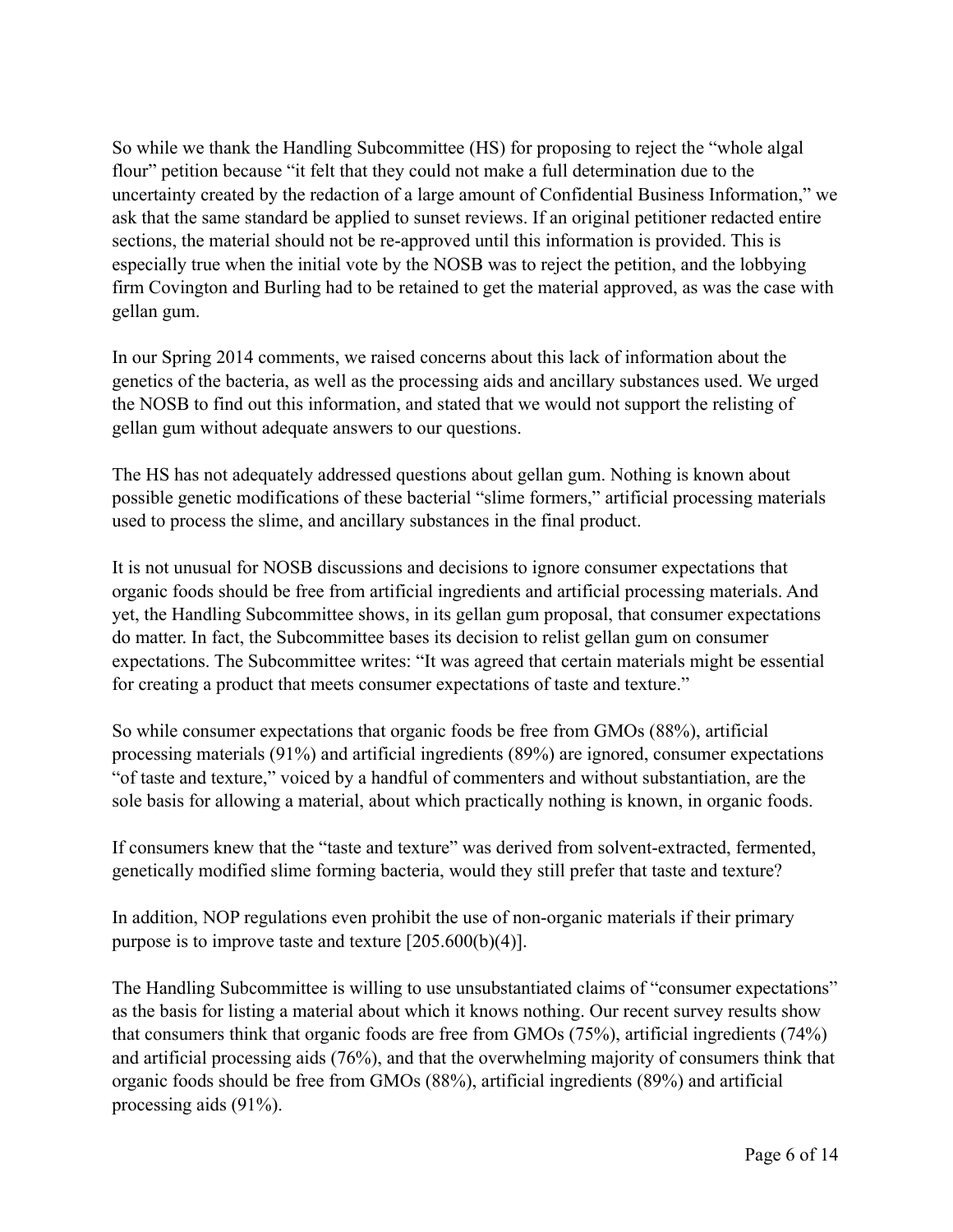If "consumer expectations of taste and texture" are the Handling Subcommittee's basis for proposing to relist gellan gum, then we urge the NOSB to base its decision on consumer expectations that are based on consumer survey data and rooted in the spirit and the letter of the organic law: the consumer expectation that organic foods be free from GMOs and artificial materials.

#### **Sunset 2015: Tragacanth gum**

We support the removal of tragacanth from the National List, for the reasons expressed in our Spring 2014 comment. An organic alternative to tragacanth gum is available: organic gum arabic. In the original petition to add tragacanth to the National List, the petitioner wrote that "from growth, to harvesting, to processing, to functionality, the two gums (Arabic and Tragacanth) are almost the same."

Conventional tragacanth comes from shrubs grown in other countries that could be treated with synthetic toxic pesticides, perhaps even pesticides that are allowed in those countries but prohibited in the U.S. Since no Technical Report has been completed for tragacanth, we do not know how this gum is processed and which artificial materials are used in its production. Our survey findings show that 9 out of 10 U.S. consumers expect organic processed foods to be free from pesticides (91%) and processed without artificial materials (91%).

Non-essential conventional ingredients like tragacanth gum mislead consumers who think that organic foods are free from pesticides (79%) and were processed without artificial materials (76%). We disagree with the Handling Subcommittee's proposal to keep tragacanth gum on the National List.

#### **Sunset 2015: Sherry Wine and Marsala Wine**

We support the sunset of sherry wine and marsala wine from the National List.

Sherry and marsala wine are made from conventional grapes, which are likely sprayed with toxic synthetic pesticides. 79% of U.S. consumers think that organic packaged and processed foods are free from toxic pesticides, and 91% believe that organic packaged and processed foods should be free from toxic pesticides. Given the harmful effects on human health and the environment from the use of synthetic pesticides in conventional grape production, sherry and marsala wine should sunset from the National List.

#### **Sunset 2016 — Microorganisms**

We support the continued use of non-genetically modified microorganisms as starter cultures for fermentation of organic foods such as cheese and miso. However, the term "microorganisms" as currently listed on 205.605(a) is too broad, and should be more narrowly defined to clarify that microorganisms can be used only as starter cultures for fermentation. Other uses of microorganisms are not essential to organic handling.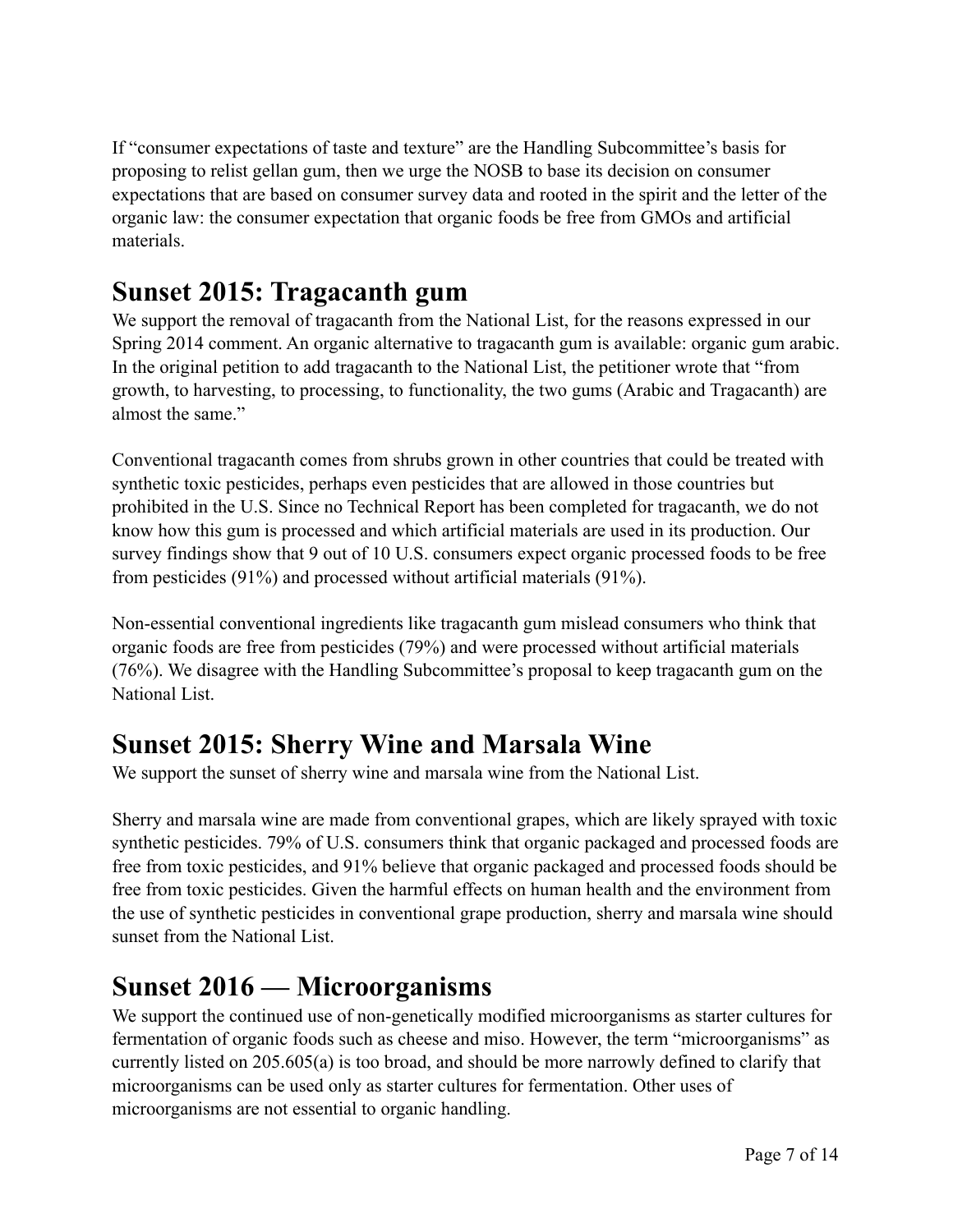There has been a rise in recent years in experimentation with novel strains or genetically modified strains of microorganisms, including bacteria and microalgae. These microorganisms are fermented in aseptic conditions, then deactivated and processed into food additives. These deactivated and processed microorganisms are sometimes used to replace textures of real food (e.g. xanthan gum and gellan gum imitate the texture and mouthfeel of milk and cream) or to replace nutrients found in real food (e.g. "whole algal flour" is marketed as a "healthy" alternative to milk and eggs because it lacks certain dietary fats).

We are concerned that deactivated microorganisms that are not approved by the NOSB could be approved by certain certifiers under the "microorganisms" listing. Given the rise in novel microorganism food additives derived from deactivated microorganisms, and the attempts to petition these substances for use in organic foods, we believe it is crucial to take action now and clarify that deactivated microorganisms need to be individually petitioned.

For Sunset 2016, we ask that the NOSB specify that microorganisms are allowed only "as starter cultures for fermentation." This would be consistent with OFPA, which states that "the [national] list shall contain an itemization, by specific use or application, of each synthetic substance" [7] U.S.C. 6517(b)].

Regarding the Ancillary Substances review, we believe that the Organic Foods Production Act of 1990 (OFPA) requires that all ingredients in certified organic foods must either be produced in accordance with the federal organic standards or must appear on the National List of Approved and Prohibited Substances.

OFPA does not distinguish between "ingredients" and "other ingredients" or "ancillary ingredients." Quite simply: any synthetic ingredient not appearing on the National List shall not be added to organic products during processing or any post harvest handling.

OFPA also specifies that the National List "shall contain an itemization, by specific use or application, of each synthetic substance permitted" (Sec. 2118 [7 USC 6517]).

The National List is for single substances, not formulated multi-ingredient products. All nonorganic ingredients and substances used in organic production must be on the National List.

We have argued in the past that consumers look to the organic label for assurance that the food contains no artificial ingredients and that no artificial processing aids were used. Our survey results show that 9 out of 10 consumers indeed think that organic foods should be free from artificial ingredients and processing aids.

Therefore, if any of the substances identified during this review are considered essential to producing microorganisms for use in organic foods, these substances should be petitioned to be reviewed by the NOSB for inclusion on the National List.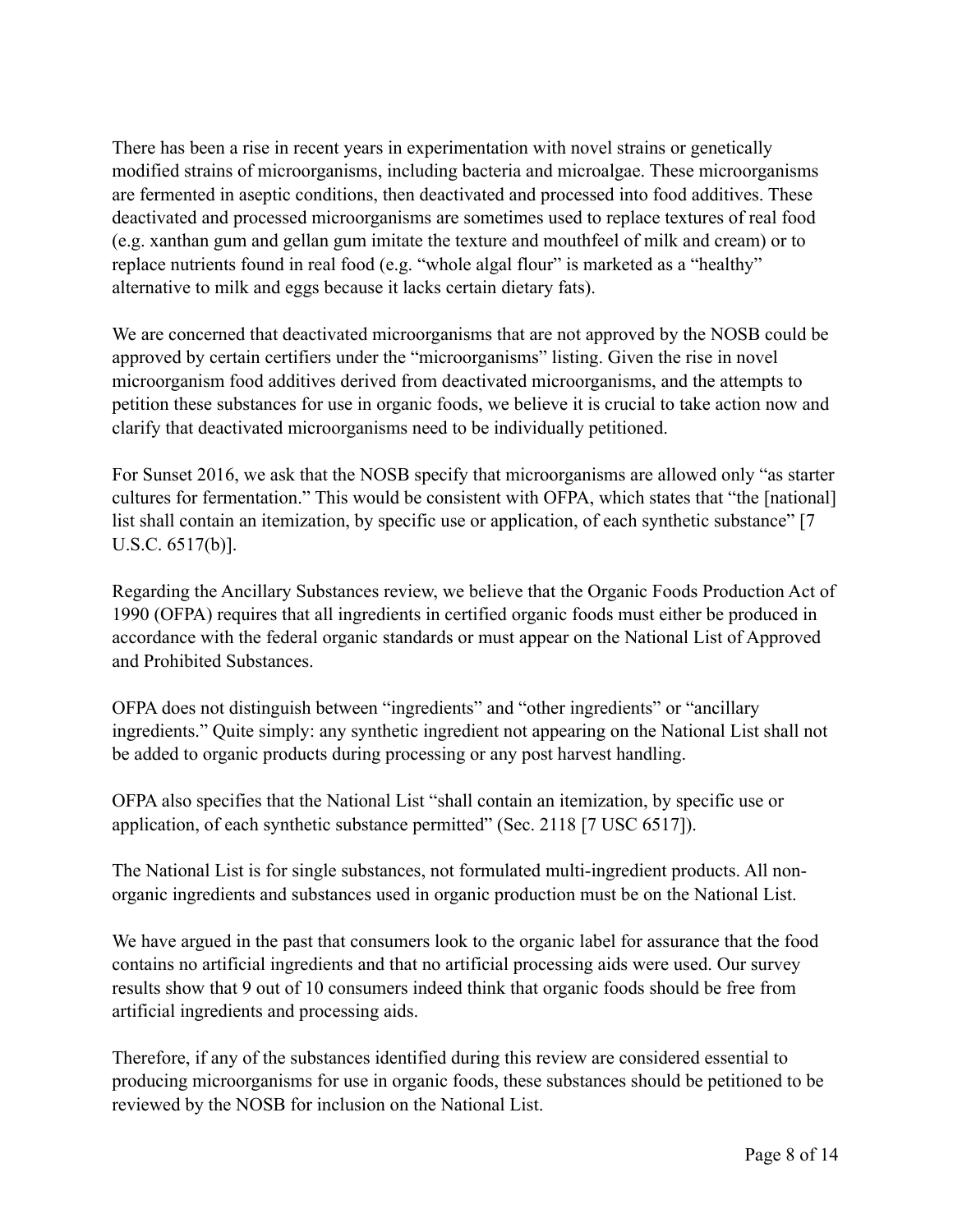### **Sunset 2016: Cyclohexylamine, Diethylaminoethanol and Octadecylamine**

We support the sunset of cyclohexylamine, diethylaminoethanol and octadecylamine from the National List. These toxic volatile amines are currently allowed for package sterilization.

Our survey results show that the vast majority of consumers (76%) do not know that artificial materials are used during the processing of organic foods. And 91% of US consumers think the organic label on packaged and processed foods should mean that no artificial materials are used during processing.

These consumer beliefs and expectations are consistent with the Organic Foods Production Act, which addresses the use of toxic substances in package sterilization: "For a handling operation to be certified under this title, each person on such handling operation shall not, with respect to any agricultural product covered by this title, use any bag or container that had previously been in contact with any substance in such a manner as to compromise the organic quality of such product" [7 U.S.C. 6510 (a)(6)].

It is important to note that, during the NOSB's Fall 2001 discussion about these toxic chemicals prior to their approval, NOSB members were assured by the NOP that there would be a functional sunset process in the future. From the transcript:

Chair Brickey: "Let me address that too. The Board would be revisiting this, if it's doing its job, in five years anyway."

Mr Mathews (NOP): "Our list is dead at five years. … But it is a sunset provision, which means everything comes off at five years."

After some NOSB members express doubts about approving these materials, Mr. Mathews once again affirms the sunset process: "Yes — and they'll all have to be re-reviewed in five years or they're going to take them off the list." (page 286-287)

The transcript also shows extensive discussions about the cost and inconvenience of natural alternatives. The discussion suggests that cost became a deciding factor in the NOSB's approval. From the transcript:

NOSB member Dave Carter asks during the discussion about non-toxic alternatives: "What's the primary limiting — I mean, is that a cost factor?"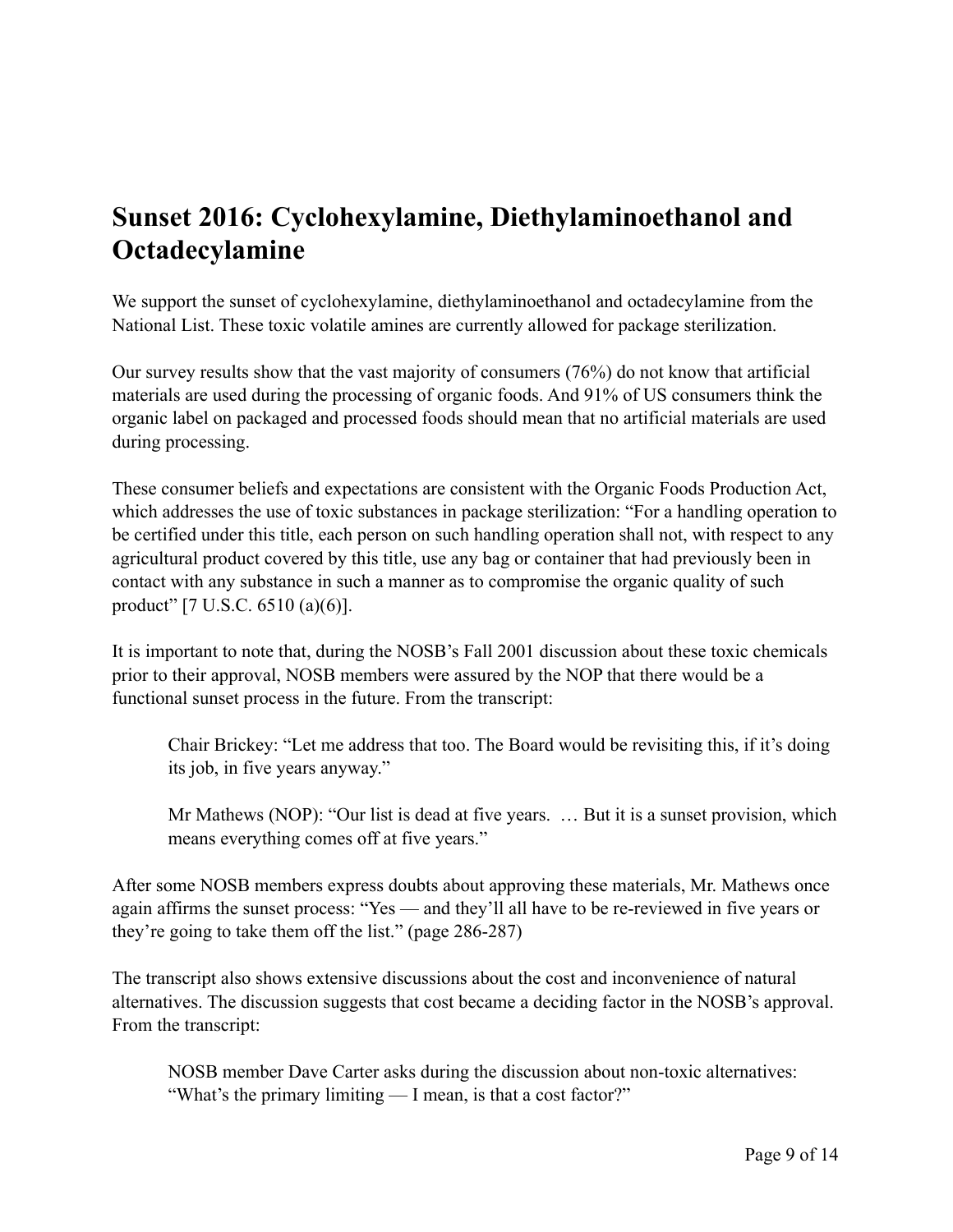NOSB member Kim Burton replies: "Yes."

We urge the NOSB to re-evaluate these materials based on OFPA criteria, rather than cost and convenience to handlers, as was done for their initial approval. We also urge the NOSB to review the original TAP reviews, as the three reviewers wrote that these chemicals are incompatible with organic production and recommended that they not be allowed.

The reviewers wrote that organic food production requires changing systems. Just as a farm makes changes to its overall system to eliminate its dependence on toxic chemicals for pest control and soil fertility, so processing facilities must make changes to eliminate the need for toxic chemicals. From the TAP review: "The inconvenience of having to retool or readjust systems should not be the determining factor in whether or not such materials are added to the National List."

These three substances were approved based on the cost to handlers of using natural alternatives. Yet OFPA and NOP regulations state that synthetic processing aids must be evaluated against criteria that include adverse effects on the environment and human health, and the unavailability of wholly natural substitute products.

The original TAP reviews include information about the toxicity of these substances and their harmful effects on the environment and worker health. The TAP reviews also have an extensive list of alternatives, and concludes: "None of these are necessarily cheap, but all offer a viable alternatives to the use of toxic chemicals."

All three reviewers recommended against the use of these volatile amines in organic production. Their conclusions:

"Organic standards are precautionary when evaluating synthetic substances used in food. Volatile amines in general do not appear to be compatible with the principles of organic handling. They are synthetic, toxic, and are not necessary to produce any food. Given the environmental impacts of the manufacturing process and the adverse health effects from exposure, they do not fit within organic principles."

"The justification for use of ODA is no different than trying to justify the use of a synthetic herbicide like Round Up for organic farming, just because it provides a cheaper alternative to weed control and does not leave any detectable residue. Organic handling isn't about economics or end product testing, it's the process that's critical when evaluating compatibility with organic principles. Food processors generated and used steam for a long time without these chemicals. Many organic food processors have already adopted viable and practical ways to address corrosion without the use of ODA."

We urge the NOSB to remove these materials from the National List.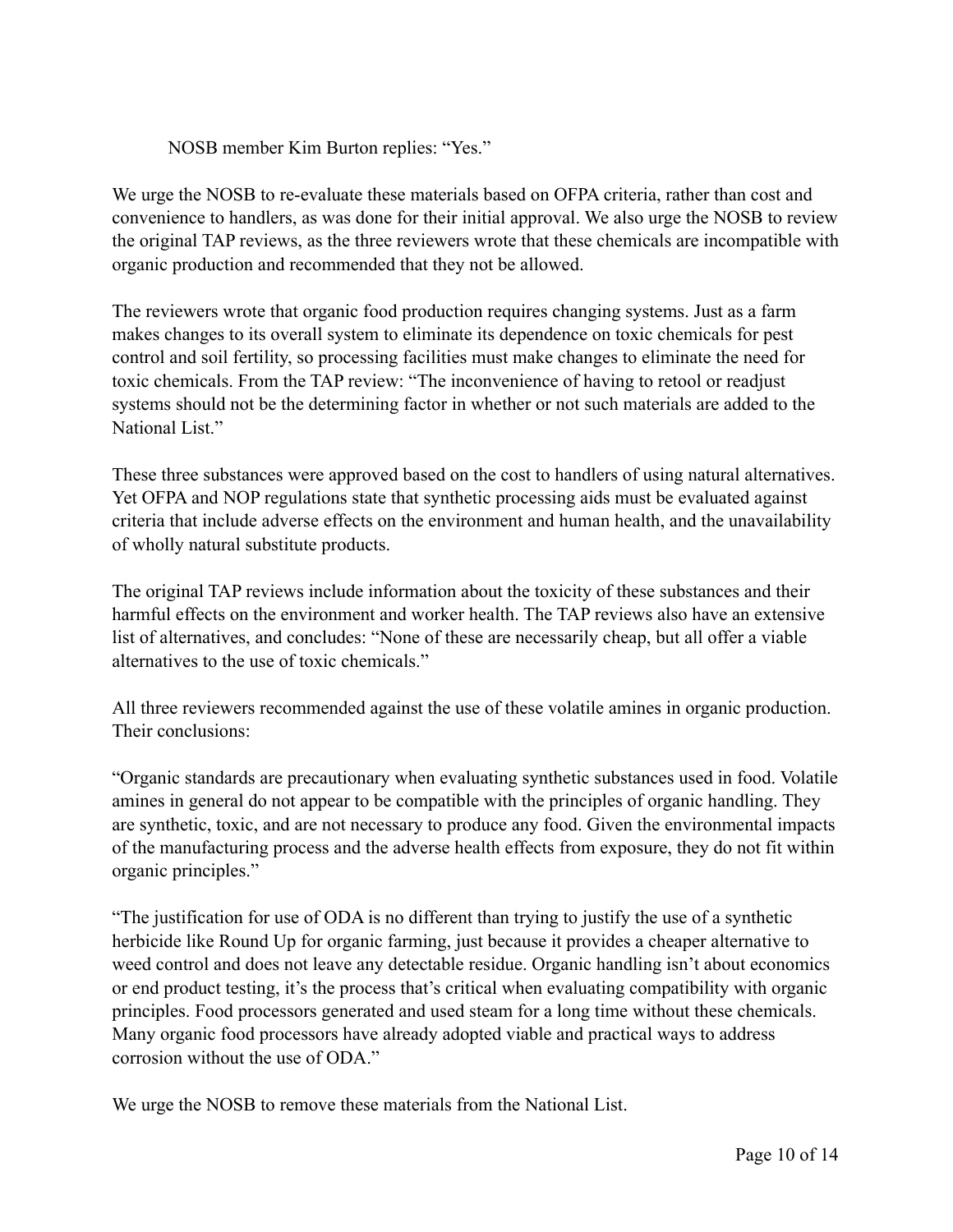### **Sunset 2016: Egg White Lysozyme**

We urge the NOSB to perform a complete review of egg white lysozyme. The 2011 Technical Evaluation Report on "enzymes" covers egg white lysozyme, but many questions remain. For example, the TER states that an "inert polymer resin" is used to extract lysozyme from egg whites. What polymer resins are used? What other materials are used to process egg white lysozyme? What ancillary substances are used in the final product? Can egg white lysozyme be made from organic eggs, using organic processing methods?

These questions are especially important given that the primary use of egg white lysozyme is as a preservative. Egg white lysozyme comes from conventional eggs, using artificial processing materials and possibly artificial ancillary substances. Egg white lysozyme does not meet consumer expectations, since 91% believe that processed foods labeled "organic" should be made without pesticides and artificial processing materials, and 89% believe that no artificial ingredients should be used.

### **Sunset 2016: Sodium Acid Pyrophosphate**

We support the sunset of sodium acid pyrophosphate, which is a synthetic ingredient used to control the process of leavening. Our April 2014 survey found that 74% of U.S. consumers currently think the organic label means the food is free from artificial ingredients, and 89% think that organic foods should be free from artificial ingredients.

It also appears that sodium acid pyrophosphate was not adequately reviewed prior to its initial approval. The Technical Advisory Panel report available for sodium acid pyrophosphate covers other materials (sodium phosphates). The May 2003 meeting transcript reveals that some NOSB members noted the inadequacy of the Technical Advisory Panel report, and opposed sodium acid pyrophosphate's approval for this reason. NOSB member Jim Riddle stated: "I objected to just accepting a TAP and accepting a material based on insufficient review. And I'll continue to oppose it, not on the basis of the material so much as the quality of the TAP."

The use of Sodium Acid Pyrophosphate in products labeled "natural" has been the subject of multiple class-action lawsuits. Furthermore, in September 2014, the FDA sent a warning letter to a Massachusetts bakery, which contained the following: "your liveGfree Blueberry Pancakes are misbranded … because it bears the claim "ALL NATURAL" but contains sodium acid pyrophosphate, which is a synthetic substance."

Sodium Acid Pyrophosphate should not be relisted on the National List until an adequate review, based on a sufficient Technical Report, has been performed.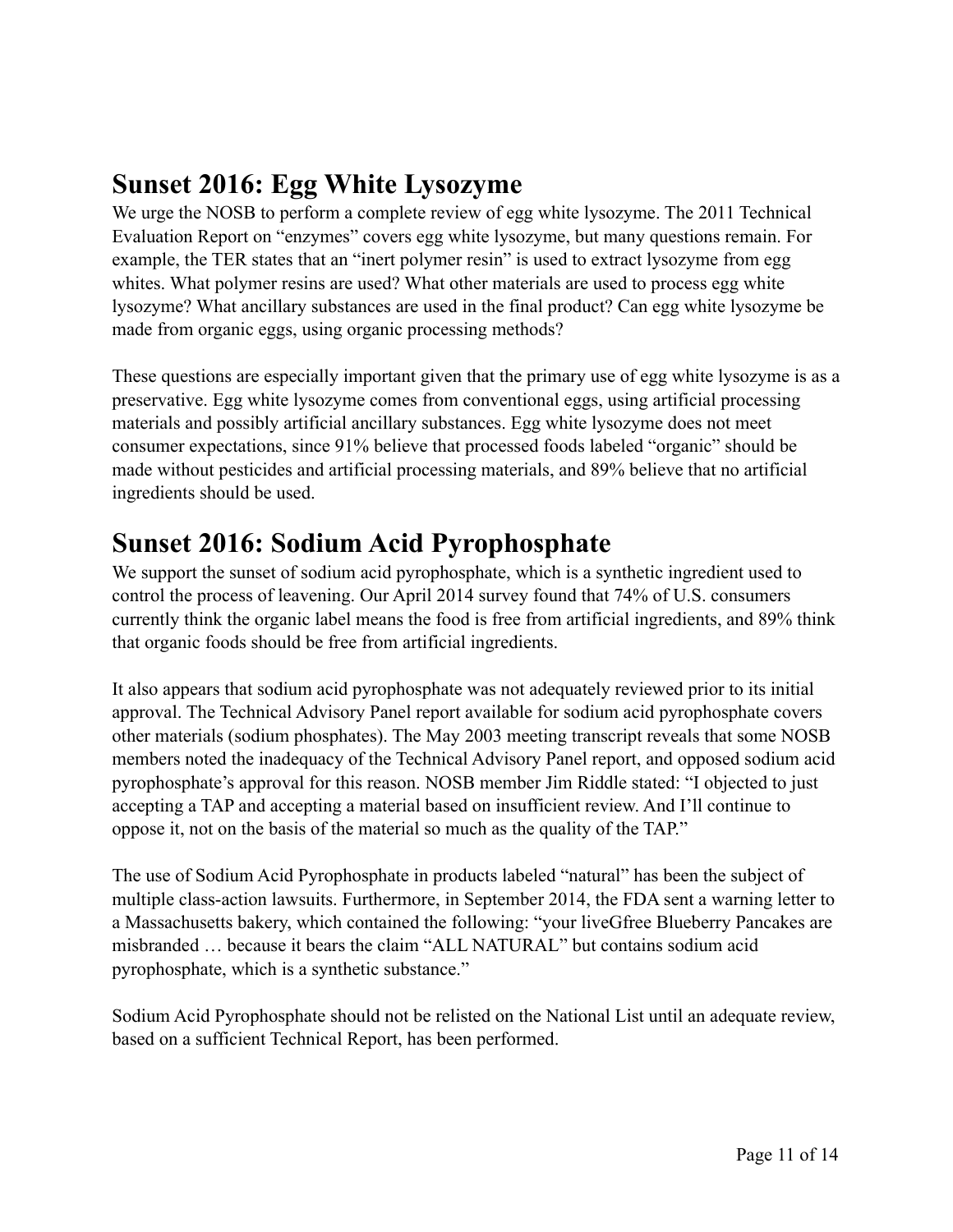### **Sunset 2016: Tetrasodium Pyrophosphate**

We support the sunset of tetrasodium pyrophosphate, which is a synthetic ingredient used in meat analogs that is not essential to organic handling. The 2014 Technical Evaluation Report states: "A variety of palatable meat analog products are now available in the marketplace. Many of them are produced without the use of tetrasodium pyrophosphate (TSPP)." The TR lists several natural alternatives that can be sourced organically.

Our April 2014 survey findings show that the overwhelming majority (89%) of U.S. consumers think that organic processed foods should be free from artificial ingredients. Especially when natural alternatives exist and the material is not essential to organic handling, it should be removed from the National List.

#### **Sunset 2016: L-Malic Acid**

In order to perform the necessary review of L-Malic Acid, the NOSB should request a Technical Report on L-Malic Acid. The original petitioner requested the addition of DL-Malic Acid to the National List, a synthetic substance that acts as a synthetic preservative and an artificial flavor enhancer. The 2003 TAP review focused primarily on DL-Malic Acid, since the petitioner had stated that only the synthetic version was commercially available.

All three TAP reviewers concluded that DL-Malic Acid is synthetic and should not be added to the National List. Their review of L-Malic Acid was limited. The TAP review only notes that L-Malic acid can be obtained by double fermentation: "glucose fermented to fumaric acid; fumaric acid fermented to L-Malic Acid" and that "L-malic acid has been obtained from sugar fermentation by microorganisms." The transcript from the Spring 2003 meeting, when L-Malic Acid was added to the National List, shows that a NOSB member stated that L-Malic Acid is "natural," and the Board then voted without a review or discussion about the sourcing or processing methods used.

L-Malic Acid, the product of double fermentation of glucose, should be adequately reviewed. Without a Technical Report on L-Malic Acid, we believe that the NOSB is not able to perform an adequate sunset review of this material.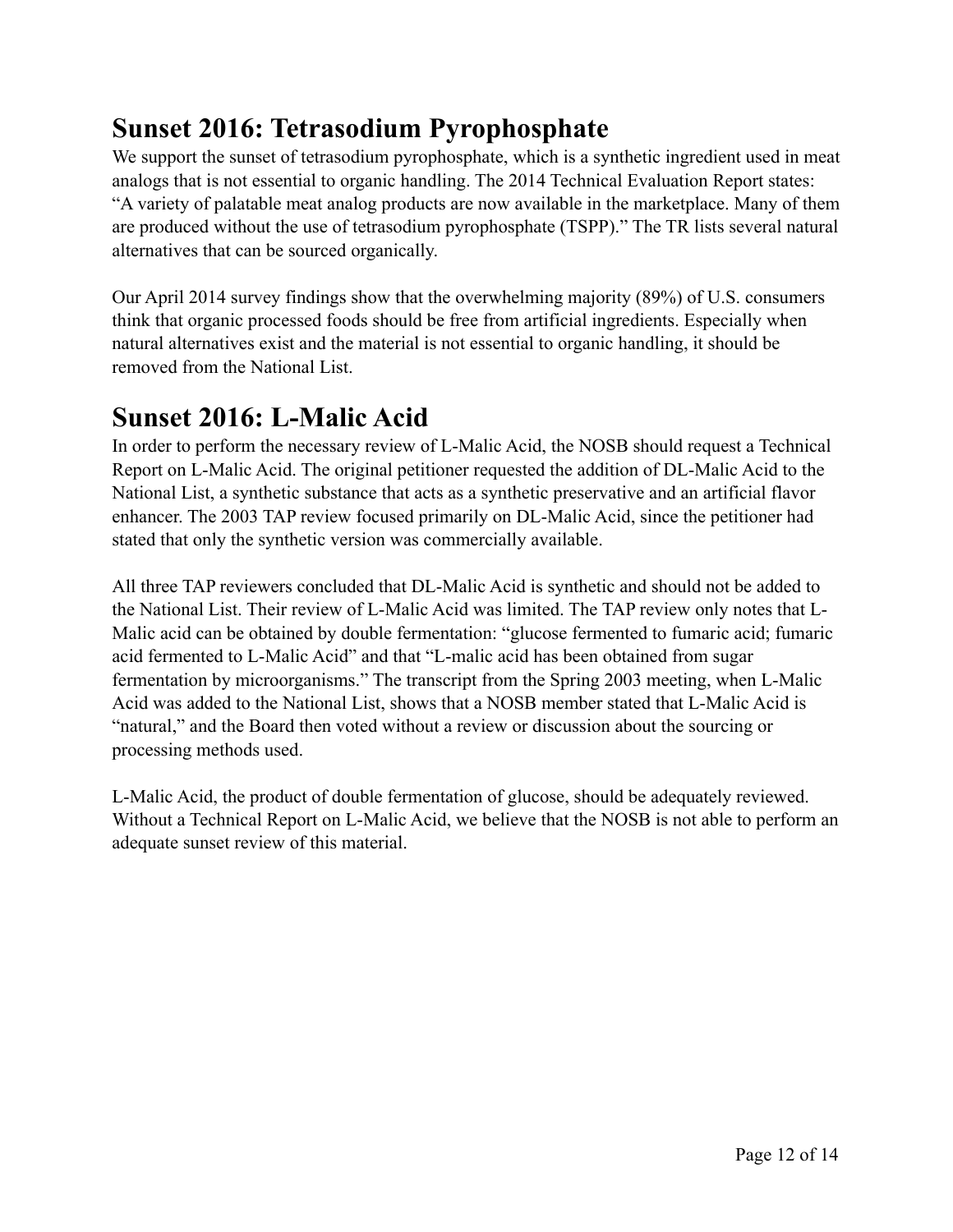## **Livestock Subcommittee**

## **Aquaculture**

The topic of "aquaculture" appears on the Fall 2014 meeting agenda, but without a written proposal or discussion document. We wish to reiterate our positions on the development of organic aquaculture standards, outlined below, which are supported by the findings from our March 2014 consumer survey. We also support Food and Water Watch and the Center for Food Safety's comments on aquaculture.

#### **Prohibit Open Ocean Systems**

We are concerned that open ocean aquaculture is incompatible with organic principles. In 2007, a coalition of more than 40 organic farmers, consumer advocates, animal welfare, conservation groups and even celebrity chefs joined forces to call on the USDA to ensure that the organic label does not include carnivorous fish and open ocean systems. These organizations included the Center for Food Safety, the Humane Society of the United States, Greenpeace USA, Sierra Club Canada, Trout Unlimited, Food and Water Watch, Pure Salmon Campaign and Consumers Union.

Open ocean systems are potentially damaging to the marine ecosystem by creating water pollution from fish waste, excess feed and dead fish. Our survey found that a sizable portion of consumers (67%) want federal standards to include a prohibition on fish net pens in the ocean which allow for the exchange of materials such as waste, chemicals and small wild fish.

Escapes from open ocean systems may cause genetic disruption of wild fish when they interbreed with or overtake wild fish populations.

Farming certain fish, like salmon, at high stocking densities in open net cages creates a breeding ground for bacterial and viral diseases as well as parasites, which can readily transfer to and from wild fish by tidal flow and escapes. An October 2006 study published in the National Academy of Sciences showed sea lice infections on salmon farms in British Columbia can kill up to 95 percent of young wild salmon as they migrate out to sea past salmon farms. The Norwegian Directorate for Nature Management has estimated that in some areas, 90 percent of the outgoing juvenile, wild salmon run carries lethal lice levels.

It is also still unclear whether open ocean systems can function long-term without the drugs, including antibiotics and parasiticides, that are currently used in conventional aquaculture.

The State of Alaska prohibited open ocean finfish farming in 1990, to protect the health of its native marine ecosystem and the fishing industry that depends on it. The Alaska state legislature opposes open ocean aquaculture for finfish and predatory shellfish.